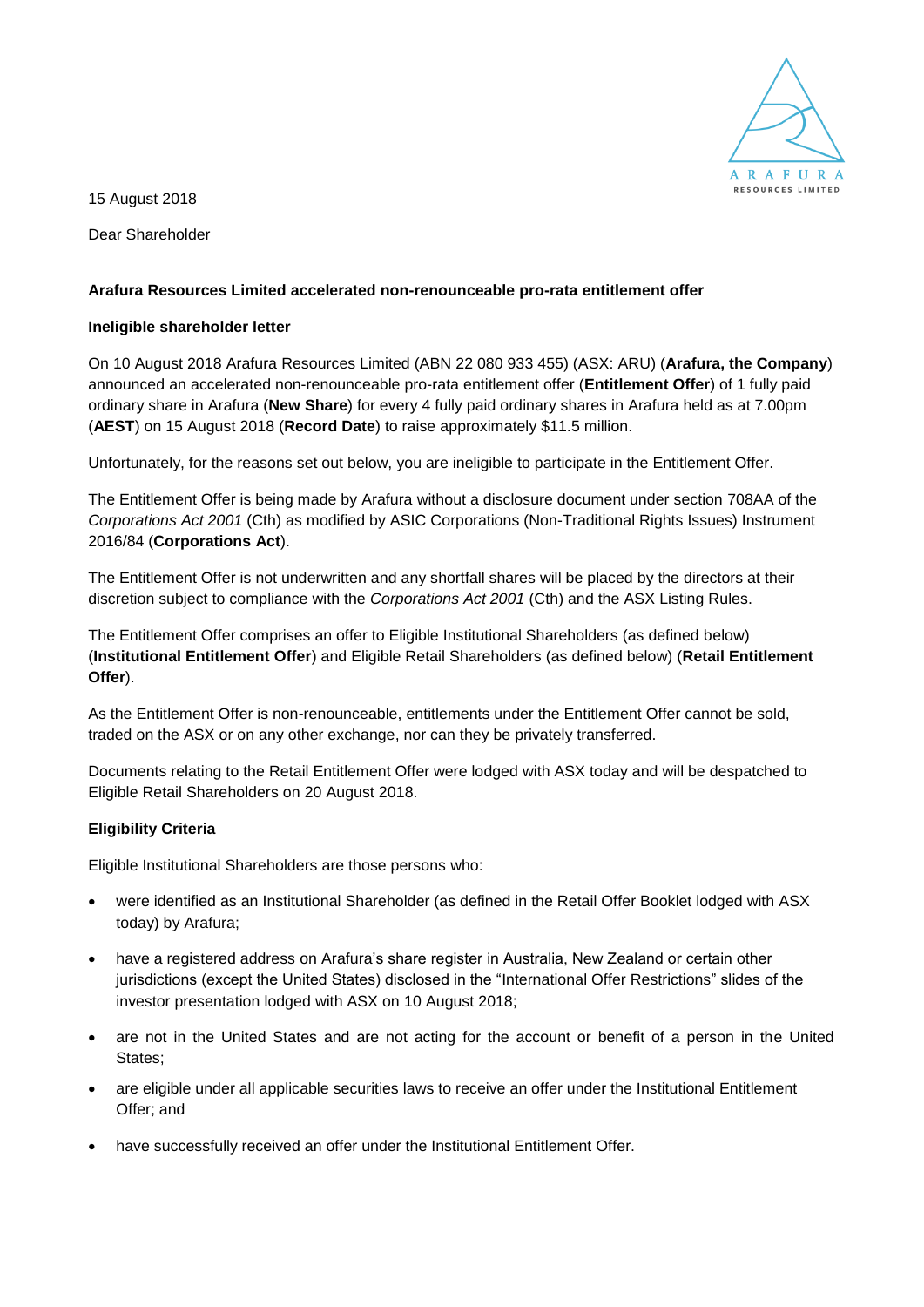Eligible Retail Shareholders are those persons who:

- are registered as holders of existing Arafura ordinary shares as at 7:00pm (AEST) on the Record Date;
- have a registered address on Arafura's share register in Australia or New Zealand;
- are not in the United States and are not a person (including nominees or custodians) acting for the account or benefit of a person in the United States;
- were not invited to participate in the Institutional Entitlement Offer and were not treated as an ineligible institutional shareholder under the Institutional Entitlement Offer; and
- are eligible under all applicable securities laws to receive an offer under the Retail Entitlement Offer.

Shareholders who do not qualify as an Eligible Institutional Shareholder are ineligible institutional shareholders and are unable to participate in the Institutional Entitlement Offer.

Shareholders who do not qualify as an Eligible Retail Shareholder are ineligible retail shareholders and are unable to participate in the Retail Entitlement Offer.

The restrictions upon eligibility to participate in the Entitlement Offer arise because of:

- the legal and regulatory requirements in countries other than Australia or New Zealand (in connection with the Retail Entitlement Offer) or the other jurisdictions referred to above (in connection with the Institutional Entitlement Offer);
- the potential costs to Arafura of complying with these legal and regulatory requirements compared with the relatively small number of Arafura shareholders in those countries;
- the relatively small number of existing Arafura shares the shareholders in those countries hold; and
- the relatively low value of New Shares to which those shareholders would otherwise be entitled under the Institutional Entitlement Offer or the Retail Entitlement Offer (as applicable).

Arafura has determined, pursuant to ASX Listing Rule 7.7.1(a) and section 9A(3) of the Corporations Act, that it would be unreasonable to make or extend offers to Arafura shareholders in certain countries under the Entitlement Offer.

According to our records, you do not satisfy the eligibility criteria for an Eligible Institutional Shareholder or an Eligible Retail Shareholder stated above. Accordingly, in compliance with ASX Listing Rule 7.7.1(b) and section 9A(3) of the Corporations Act, Arafura wishes to advise you that it will not be extending the Entitlement Offer to you and you will not be able to subscribe for New Shares under the Entitlement Offer. You will not be sent the documents relating to the Entitlement Offer and you will not receive any value for the New Shares to which you would otherwise have been entitled.

You are not required to do anything in response to this letter.

For further information on the Entitlement Offer or if you have any questions you can call the Arafura Shareholder Information Line on 1300 494 861 (within Australia) or +61 1300 494 861 (outside Australia) from 8.30am to 5.30pm (AEST) Monday to Friday (excluding public holidays). If you have any further questions you should contact your stockbroker, solicitor, accountant or other professional adviser.